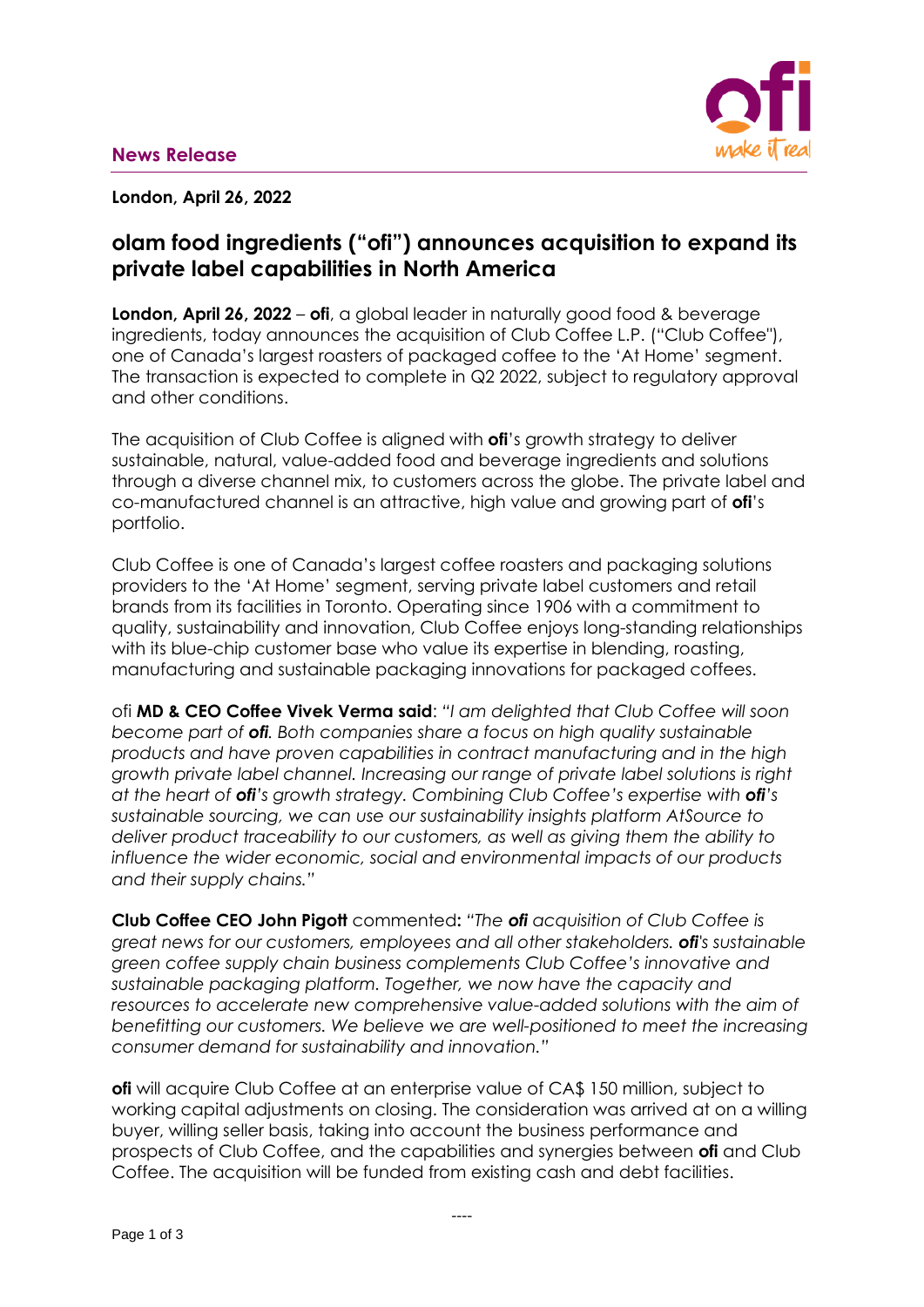# **News Release**



## **London, April 26, 2022**

Excluding acquisition-related costs and charges, the acquisition is expected to be accretive to current year earnings.

#### About **ofi**

**olam food ingredients** ("**ofi"**) was created in early 2020 following the announcement of the re-organisation within Olam International Limited ("Olam") to unlock and maximise its long-term value. **ofi** intends to seek a primary listing on the premium segment of the London Stock Exchange, and a concurrent secondary listing in Singapore. **ofi** offers sustainable, natural, value-added food products and ingredients so that consumers can enjoy the healthy and indulgent products they love. It consists of industry-leading businesses of cocoa, coffee, dairy, nuts, and spices. **ofi** has built a unique global value chain presence including its own farming operations, farm-gate origination, and manufacturing facilities. **ofi** partners with customers, leveraging its complementary and differentiated portfolio of 'on-trend' food products, to co-create solutions that anticipate and meet changing consumer preferences as demand increases for healthier food that's traceable and sustainable.

To subscribe to the **ofi** newsroom and for more information on **ofi** please visit [www.ofi.com](http://www.ofi.com/)

Follow @**ofi-group**

#### About Olam Group

Olam Group is a leading food and agri-business supplying food, ingredients, feed and fibre to 20,900 customers worldwide. Its value chain spans over 60 countries and includes farming, processing and distribution operations, as well as a global network of farmers.

By re-imagining global agriculture and food systems, Olam Group aims to address the many challenges involved in meeting the needs of a growing global population, while achieving positive impact for farming communities, our planet and all our stakeholders.

Headquartered and listed in Singapore, Olam Group currently ranks among the top 30 largest primary listed companies in terms of market capitalisation on SGX-ST. Since June 2020, Olam Group has been included in the FTSE4Good Index Series, a global sustainable investment index series developed by FTSE Russell, following a rigorous assessment of Olam's supply chain activities, impact on the environment and governance transparency. The FTSE4Good Index Series identifies companies that demonstrate strong Environmental, Social and Governance (ESG) practices and is used by a variety of market participants to create and assess responsible investment funds.